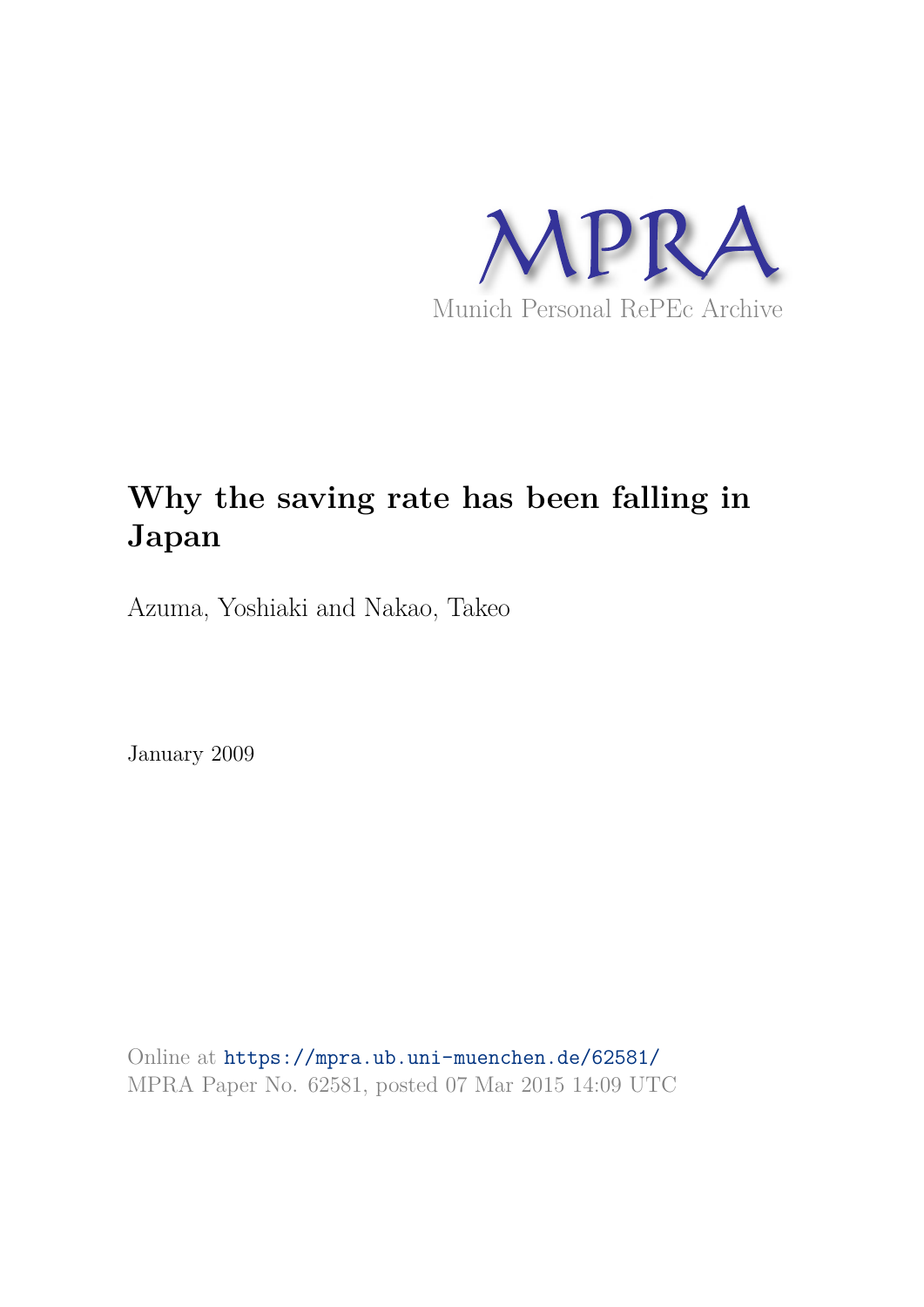# Why the saving rate has been falling in Japan

Yoshiaki Azuma\* and Takeo Nakao (Faculty of Economics, Doshisha University)

# Abstract

The paper estimates Japan's household saving rate function for the 1958−1998 period. We find that the contribution of the increase in net financial assets to the fall of the saving rate varies directly with the amount of assets. This has overwhelmed other factors and has caused the saving rate to fall since 1976.

**Key words** : Japan's Household Saving Rate, Income and Financial Assets, Aging of Population, Cointegration Analysis

JEL classification numbers : E 21, C 22

# I. Introduction

Japan's post-war household saving rate rose until the middle of the 1970s, and then has been falling. In order to explain these phenomena, we analyze the determinants of Japan's household saving rate using National Income Accounts data for the 1958−1998 period. This research was originally motivated by the prolonged slump of the Japanese economy since 1990s. The high saving ratio that had been an engine to economic growth has now become the major cause of the prolonged slump. Thus the downward trend that we have now observed in Japan's saving rate could work as a remedy for the slump. The matter in question is whether this downward trend will persist or not. From this view point it is more important than ever to explain why the saving rate has been falling in Japan.

A theoretical prediction of the Life Cycle hypothesis is that the saving rate falls either as the household wealth rises or the population ages, or both. Thus theory alone cannot answer specifically why the saving rate has been falling in Japan. In recent empirical studies the negative impact of an aging population on the saving rate has attracted attention (e.g., Horioka(1997)). We agree that an aging population must be one of the factors that contributes to the decline in the saving rate. However we feel that household saving rate may have already started to fall before the onset of an aging population.

To clarify this point we first estimate Japan's household saving rate function using cointegration analysis. According to the Life Cycle hypothesis we consider disposable income, net financial assets, ──────────<del>────</del>

\*Corresponding author : yazuma@mail.doshisha.ac.jp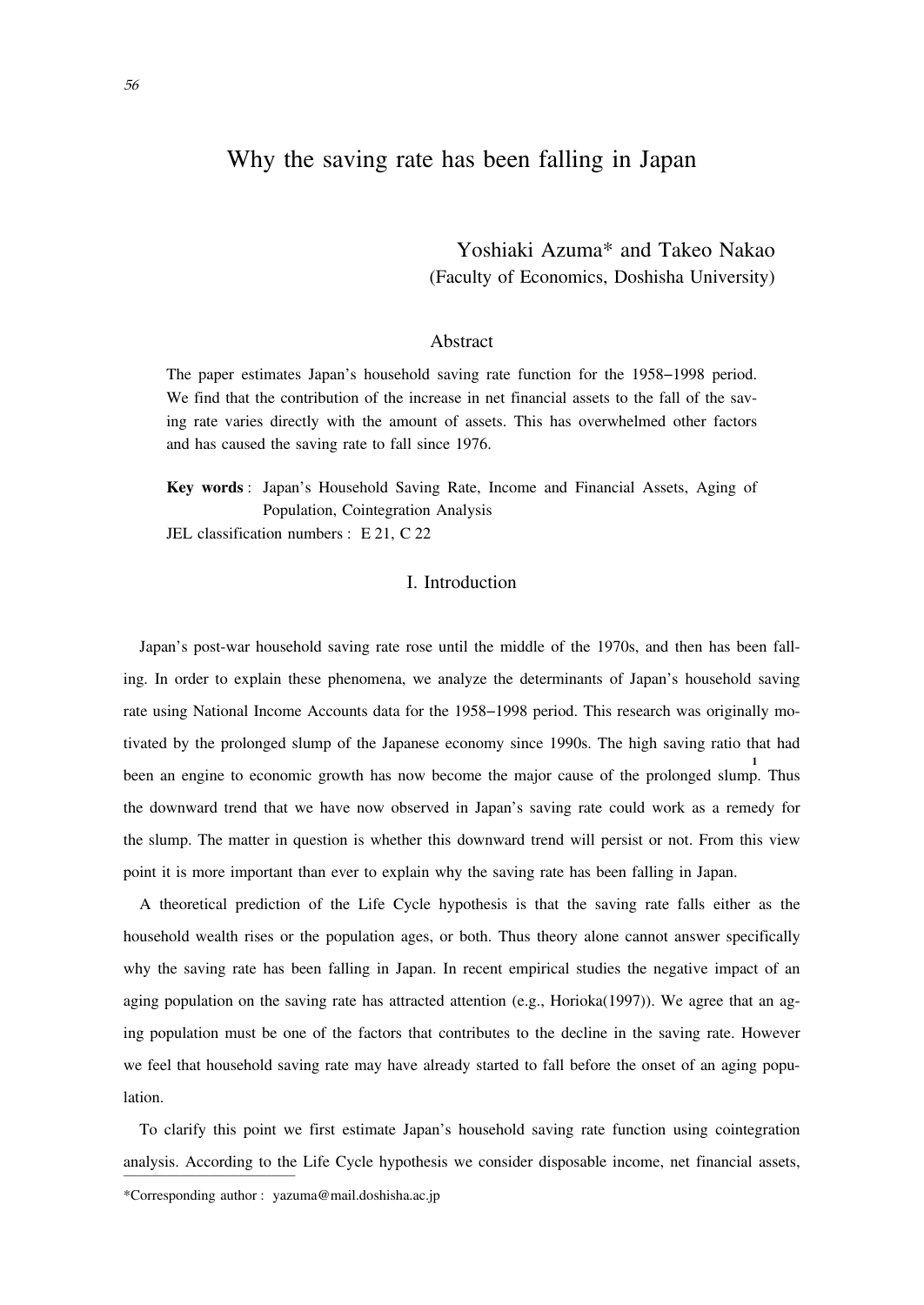and the proportion of non-working population, which is highly correlated with an aging population. Then we use the estimates to calculate the contribution ratios of each explanatory variable to the change in the saving rate. In calculating the contribution ratios we divide the whole sample into the 1958−1976 period, in which the saving rate had risen, and the 1976−1998 period, in which the saving rate has been falling.

The main results are summarized as follows.

- An increase in household disposable income has a direct effect, and an increase in household net financial assets has an inverse effect on the saving rate during the whole 1958−1998 period.
- More importantly, the contribution of net financial assets to the change in the saving rate varies directly with the amount of assets, that is, the higher the amount of household net financial assets, the higher the contribution to the saving rate.
- The proportion of non-working population has an inverse effect on the saving rate, but the contribution is minor compared with either disposable income or net financial assets.

These empirical findings suggest the following explanation for the hump-shaped pattern of Japan's post-war household saving rate : *although an increase in household disposable income has had a positive and significant impact on household saving rate, household net financial assets have become so large that the saving rate has been falling since 1976.*

The remainder of the paper is organized as follows. Section II below explains the data. Section III summarizes the results of the cointegration analysis. Section IV shows the contribution ratios and concludes by explaining why the saving rate has been falling in Japan. Appendix uses alternative measure of assets to check the robustness of our finding summarized in section IV.

# II. Data

We use calendar year data for the 1958−1998 period. A household saving rate (SHR) is defined as SH/YD, where SH and YD are the saving and the disposable income, respectively, of households, including private unincorporated non-financial enterprises. As a measure of assets we use the closing balance-sheet account of households, including private unincorporated non-financial enterprises and private non-profit institutions serving households. From this account we take net financial assets (FA), net fixed assets (H) and land (L). FA is defined as financial assets minus liabilities and H consists of mainly residential buildings. SH, YD, FA, H and L are all real magnitude( $1985=100$ ) converted using the price deflator for private final consumption expenditure. All the data above are taken from 68 SNA, "Annual Report on National Accounts." We also use the ratio of working population (LPM), which is defined as the ratio of working male population to total male population of age greater than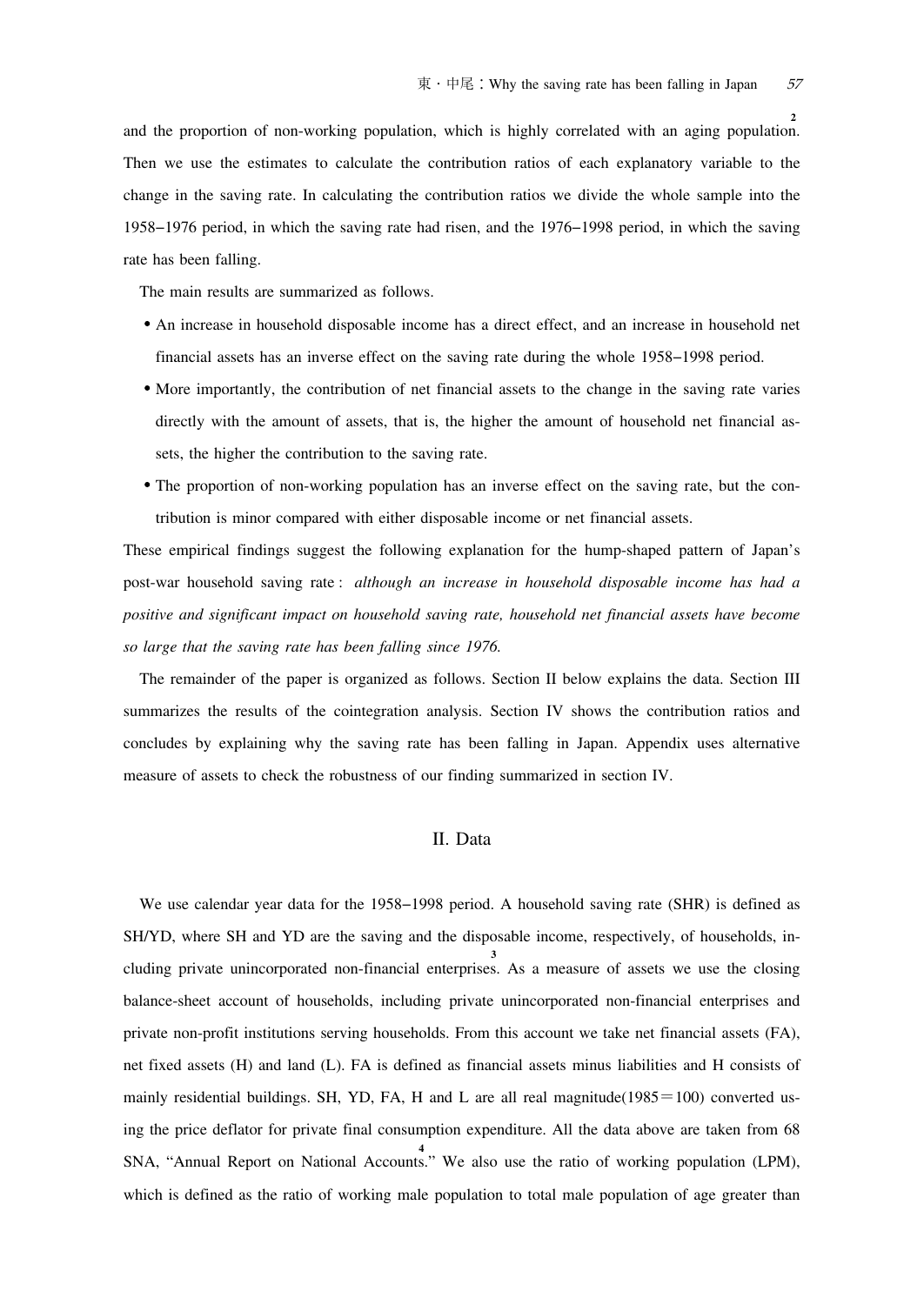15. The remaining fraction is positively and highly correlated with population aging. **5**

# III. Cointegration analysis

Studies in empirical macroeconomics almost always involve nonstationary variables, which causes, as revealed by Granger and Newbold(1974), a problem of spurious regressions : conventional linear regression, ignoring serial correlation, of one random walk on another is virtually certain to suggest a significant relationship, even if the two are, in fact, independent. To deal with this problem, we use cointegration analysis that consists of unit root tests, cointegration tests, and the estimation of error correction model.

As Engle and Granger(1987) showed, cointegration is a particularly appropriate way to deal with this problem. Suppose that two nonstationary sequences are cointegrated, namely, they are integrated of the same order and the residual sequence is stationary. In this case, even if the two variables are nonstationary, the model represents a long-run relationship between these two variables. A short-run adjustment process from the long-run relationship is also derived by taking the residual from the model of cointegration and by using it as "error correction" terms in the dynamic first-difference equation. This model is called an error correction model.

Our interest is to analyze the long-run relationship between the saving rate and its explanatory variables. As shown in the Granger representation theorem, however, the same assumption that we make to produce the cointegration implies and is implied by the existence of an error correction model. **6** Thus we will also show the results of error correction model in Step 3.

#### **Step 1 : Unit root tests**

The first step of the cointegration analysis is to examine the time-series properties of the data. Specifically we conduct several unit root tests to see if all variables have unit roots in their levels and are stationary in their first differences. In table 1 we summarize the results (p-values in parentheses) on the augmented Dickey-Fuller test [Dickey and Fuller(1979)], which is the most widely used, the augmented Weighted Symmetric Tau test [Pantula, Gonzalez-Farias and Fuller(1994)], which is the most powerful, and the Phillips-Perron test [Phillips and Perron(1988)]. In this table p-values are in parentheses and the first differences are expressed by adding  $\triangle$  to the top of the variable names. All these tests include constant term and trend as explanatory variables. Taking first differences of SHR, YD, FA and LPM produces stationary processes, meaning that all these variables are integrated of order one, denoted by I(1). At the p-value of  $p=0.05$ , we see that, although H is close to being an I(1) variable, it fails the test in every case. Therefore we have treated H, as well as L, as a non-I(1) vari-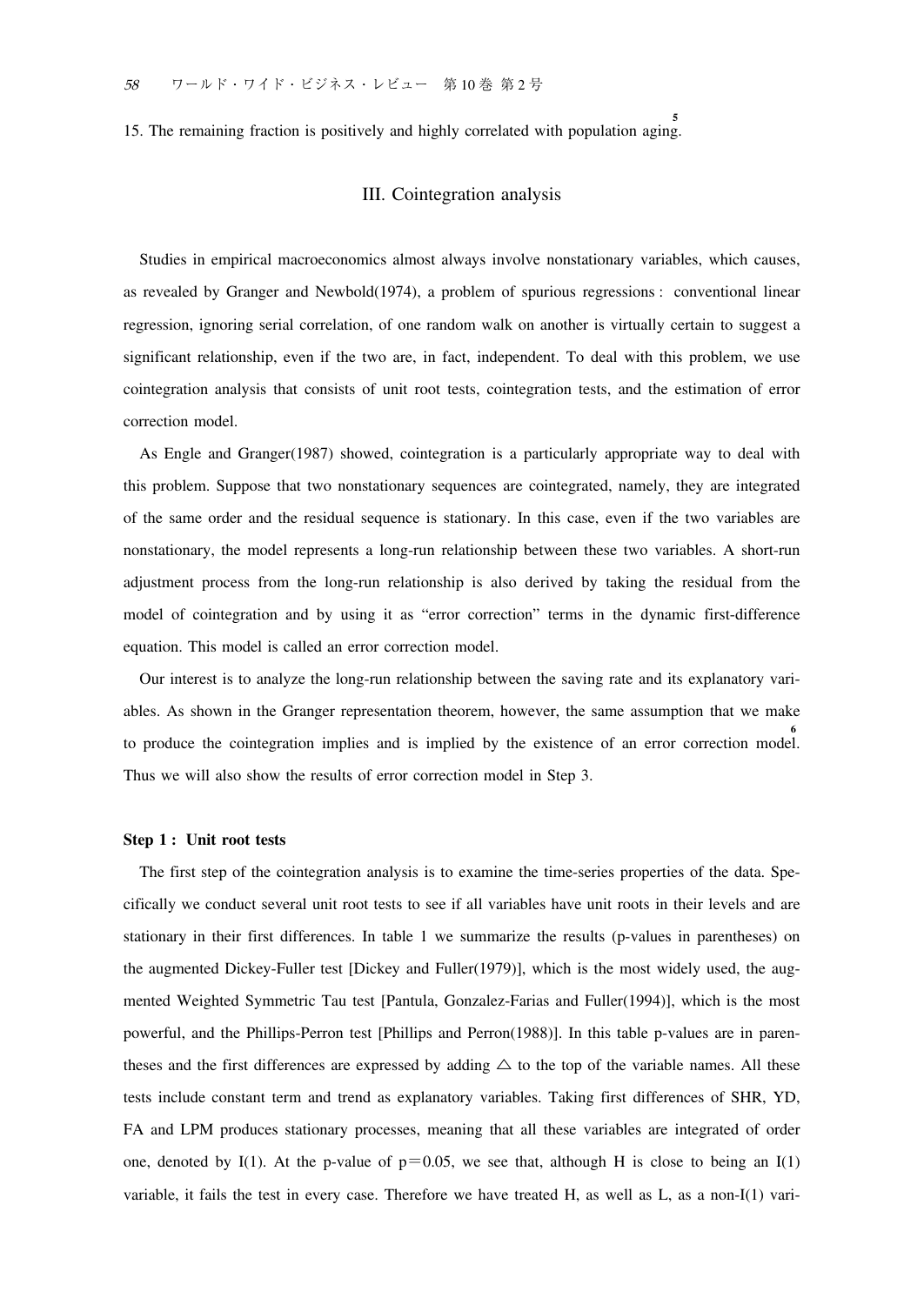| $(41)$ Level                                                                                             |            |            |          |           |          |          |  |  |  |
|----------------------------------------------------------------------------------------------------------|------------|------------|----------|-----------|----------|----------|--|--|--|
|                                                                                                          | <b>SHR</b> | <b>LPM</b> | YD       | <b>FA</b> | H        | L        |  |  |  |
| Wtd. Sym.                                                                                                | $-1.14$    | $-1.80$    | $-0.88$  | $-1.21$   | $-0.52$  | $-2.19$  |  |  |  |
|                                                                                                          | (0.95)     | (0.76)     | (0.98)   | (0.95)    | (0.99)   | (0.51)   |  |  |  |
| Dickey-F                                                                                                 | $-1.71$    | $-2.28$    | $-2.33$  | $-2.14$   | $-1.52$  | $-2.78$  |  |  |  |
|                                                                                                          | (0.74)     | (0.44)     | (0.41)   | (0.51)    | (0.82)   | (0.20)   |  |  |  |
| Phillips                                                                                                 | $-4.64$    | $-6.58$    | $-6.00$  | $-4.87$   | $-6.35$  | $-7.34$  |  |  |  |
|                                                                                                          | (0.84)     | (0.69)     | (0.74)   | (0.83)    | (0.71)   | (0.63)   |  |  |  |
| (B) First Differences                                                                                    |            |            |          |           |          |          |  |  |  |
| $\triangle$ SHR<br>$\triangle$ LPM<br>$\triangle$ YD<br>$\triangle$ FA<br>$\triangle H$<br>$\triangle$ L |            |            |          |           |          |          |  |  |  |
| Wtd. Sym.                                                                                                | $-3.06$    | $-3.44$    | $-3.04$  | $-3.80$   | $-2.70$  | $-2.27$  |  |  |  |
|                                                                                                          | (0.07)     | (0.02)     | (0.07)   | (0.00)    | (0.18)   | (0.44)   |  |  |  |
| Dickey-F                                                                                                 | $-2.77$    | $-3.50$    | $-3.91$  | $-3.49$   | $-2.56$  | $-1.95$  |  |  |  |
|                                                                                                          | (0.20)     | (0.03)     | (0.01)   | (0.03)    | (0.29)   | (0.62)   |  |  |  |
| Phillips                                                                                                 | $-39.47$   | $-23.05$   | $-14.66$ | $-35.77$  | $-20.38$ | $-12.95$ |  |  |  |
|                                                                                                          | (0.00)     | (0.03)     | (0.19)   | (0.00)    | (0.06)   | (0.26)   |  |  |  |

**Table 1 Tau-Values in the Unit Root Tests**  $(A)$  Level

able.

#### **Step 2 : Cointegration tests and the estimation of the saving rate function**

The next step of the cointegration analysis is to test whether these I(1) variables are cointegrated. For that purpose we obtain an estimate using the cointegration regression suggested by Engle and Granger(1987). This simply means to estimate household saving rate function using the method of ordinary least squares. Given that all variables are  $I(1)$ , if the error terms are stationary, then the variables are cointegrated. In this case the estimation result shown in equation (1) is stable in the longrun and could be interpreted as a model for household saving rate. Notice that, although t-values are reported in parentheses, we have to be careful in applying t-tests because the residual variance is not finite.

(1) 
$$
SHR = -47.00 + 0.98 \text{ YD} - 0.33 \text{ FA} + 0.66 \text{ LPM},
$$

$$
(-1.94) (9.32) (-10.97) (2.33)
$$
 adjusted R<sup>2</sup>=0.777, and CRDW=0.87.

Banerjee, Dolado, Hendry and Smith(1986) [pp. 259−62] showed that, although the estimated coefficients have large biases when the data sample is small, the bias in the coefficients as a whole becomes small if adjusted  $\mathbb{R}^2$  is large. In case that the adjusted  $\mathbb{R}^2$  might be small in this estimation, we show in appendix an alternative estimation in which we replace net financial assets with the balance of postal savings and add some other explanatory variables to obtain cointegrated combination of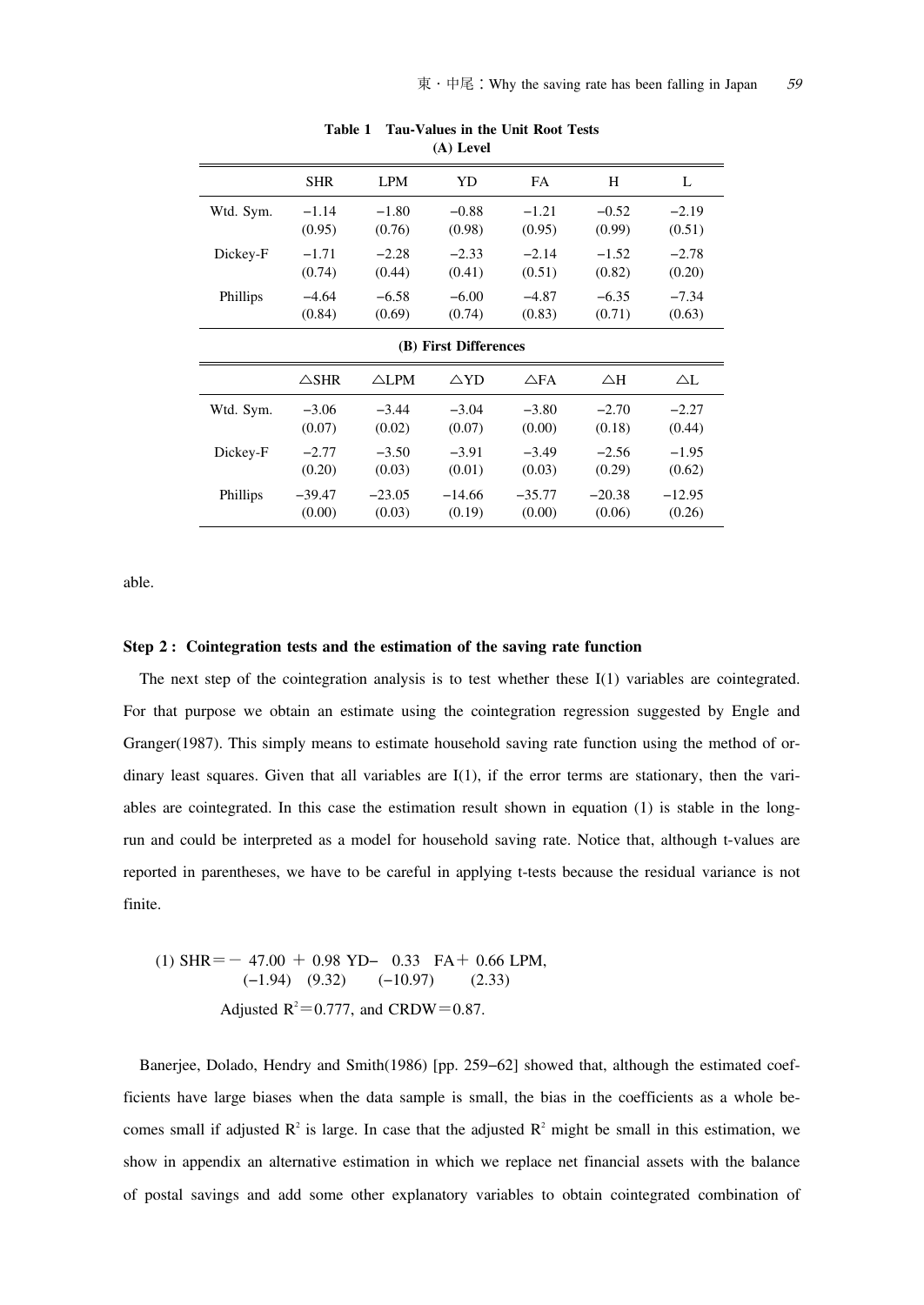variables. In that estimation the adjusted  $\mathbb{R}^2$  is 0.875 and the main results of the paper still holds. Hence we assure the small bias in the estimated coefficients.

CRDW is the Cointegration Regression Durbin−Watson statistic introduced by Sargan and Bhargava(1983). The critical value of  $1\%$  level for cointegration is about 0.51, and thus the reported CRDW value of 0.87 indicates the existence of cointegration. We also performed the cointegration test proposed by Engle and Granger(1987). For the existence of cointegration, p-value should be more than 0.1, and the actual p-value is 0.63. The most useful cointegration test is the trace test in the maximum likelihood procedure developed by Johansen(1988) and Johansen and Juselius(1990). Table 2 summarizes the test result in which r denotes the number of cointegrating vectors. This table shows that the hypothesis that there is one cointegrating vector or less ( $r \le 1$ ) is not rejected, whereas we can safely reject the hypothesis that there is no cointegrating vector where  $r=0$ . Hence we conclude that there is a unique cointegrating vector and that equation (1) represents this cointegrating vector.

**Table 2 Johansen's Maximum Likelihood Trace Test**

| <b>Hypothesis</b> | $r = 0$ | $r \leq 1$ | $r \leq 2$ | $r \leq 3$ |
|-------------------|---------|------------|------------|------------|
| Trace             | 80.54   | 18.36      | 9.83       | 3.11       |
| P-value           | (0.00)  | (0.74)     | (0.48)     | (0.07)     |

#### **Step 3 : The estimation of error correction model**

Our interest is to analyze the long-run relationship between the saving rate and its explanatory variables. As shown in the Granger representation theorem, however, the same assumption that we make to produce the cointegration implies and is implied by the existence of an error correction model, which is supposed to express the short-run adjustment process. As one of the explanatory variables, **7** the error correction model has a one-period lagged residual (RES\_[t−1]) taken from equation (1). In deciding the specification of error correction model we use a t-test. Note that, although we cannot use a standard t-test for RES<sub>t−1</sub>, Hendry(1986) shows that t-value is still applicable for RES<sub>t−1</sub> and the critical value is about 3 in absolute value. In addition, the coefficient of the residual term should be negative and larger than −1. The estimated result shown in equation (2) satisfies all of these conditions. **9**

(2) 
$$
\triangle
$$
SHR<sub>i</sub>= + 0.43  $\triangle$ SHR<sub>i-1</sub> + 0.41  $\triangle$ SHR<sub>i-3</sub> + 0.29  $\triangle$ SHR<sub>i-4</sub>  
\n(2.82) (3.20) (2.08)  
\n+ 0.11  $\triangle$ FA<sub>i-2</sub> + 1.90  $\triangle$ LPM – 2.10  $\triangle$ LPM<sub>i-1</sub> + 1.36  $\triangle$ LPM<sub>i-1</sub> – 0.54 RES<sub>i-1</sub>,  
\n(2.25) (3.74) (-3.37) (2.66) (-3.90)  
\nR<sup>2</sup>=0.55, and Adjusted R<sup>2</sup>=0.45.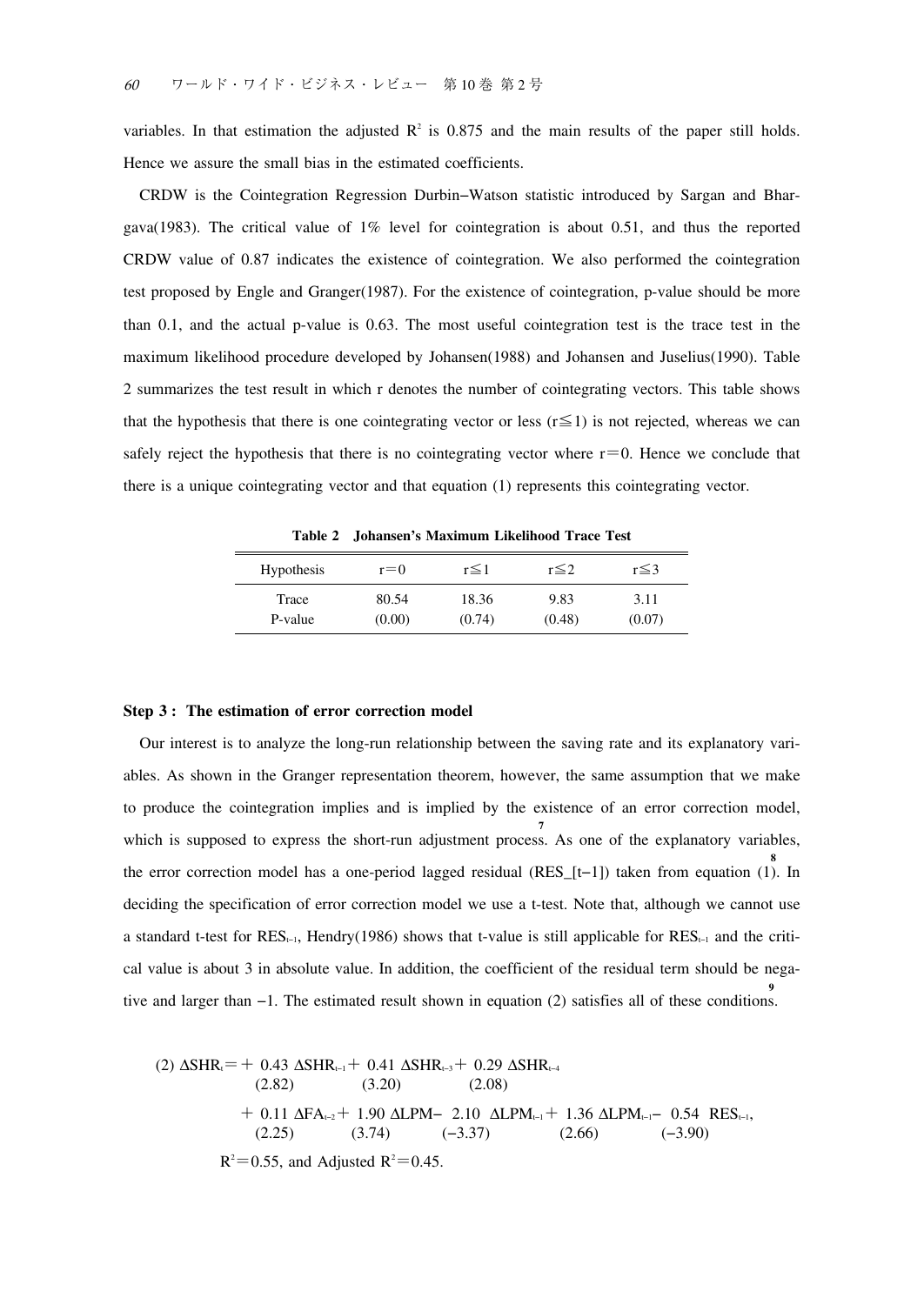#### IV. Summary and conclusion : why the saving rate has been falling

We observe that Japan's household saving rate rose until the middle of the 1970s, and then has been falling. The estimation result in equation (1) clarifies the factors that affect the saving rate but it does not by itself explain the rise and fall of the saving rate. Thus we use the estimation result in equation (1) to calculate the contribution ratios of each explanatory variable to the change in the saving rate. Table 3 summarizes the results. Note that, in calculating the contribution ratios, we divide the whole sample into the 1958−1976 period, in which the saving rate was rising, and the 1976−1998 period, in which the saving rate was falling (as it has continued to fall to date). Also note that, when the adjusted  $\mathbb{R}^2$  is not large enough, the contribution ratios calculated using the fitted values of the saving rate might not properly explain the actual change in the saving rate. Thus, in parentheses, we also replace the fitted value of the saving rate with the actual value.

**Table 3 Contribution Ratios**

|           | YD         | FA             | LPM            | <b>SUM</b>     |
|-----------|------------|----------------|----------------|----------------|
| 1958–1976 | 2.29(1.27) | $-0.88(-0.49)$ | $-0.41(-0.22)$ | 1.00(0.55)     |
| 1976–1998 | 1.56(1.28) | $-2.24(-1.84)$ | $-0.31(-0.25)$ | $-1.00(-0.81)$ |

Table 3 suggests the following explanation for the hump-shaped pattern of Japan's post-war household saving rate. The rise in household disposable income during the 1958−1976 period contributed greatly to the rise of the saving rate, overwhelming the negative effects of the rise of net financial assets. However, during the 1976−1998 period, the positive effect of the disposable income was still strong, but was more than offset by the strong negative effect of rising net financial assets. The key finding here is that the contribution of the increase in net financial assets to the fall of the saving rate varies directly with the amount of assets, that is, the higher the amount of household net financial assets, the higher the contribution to the fall of the saving rate. Table 3 also clarifies that the contribution of the aging population to the fall of the saving rate is minor compared with either disposable income or net financial assets.

# Appendix

In this appendix we show an alternative estimation in which adjusted  $\mathbb{R}^2$  is much higher but a narrower measure of financial assets is used. Specifically we use the balance of the postal savings as a <sup>10</sup><br>measure of financial assets. Data on the postal deposit of households are taken from "Monthly Statis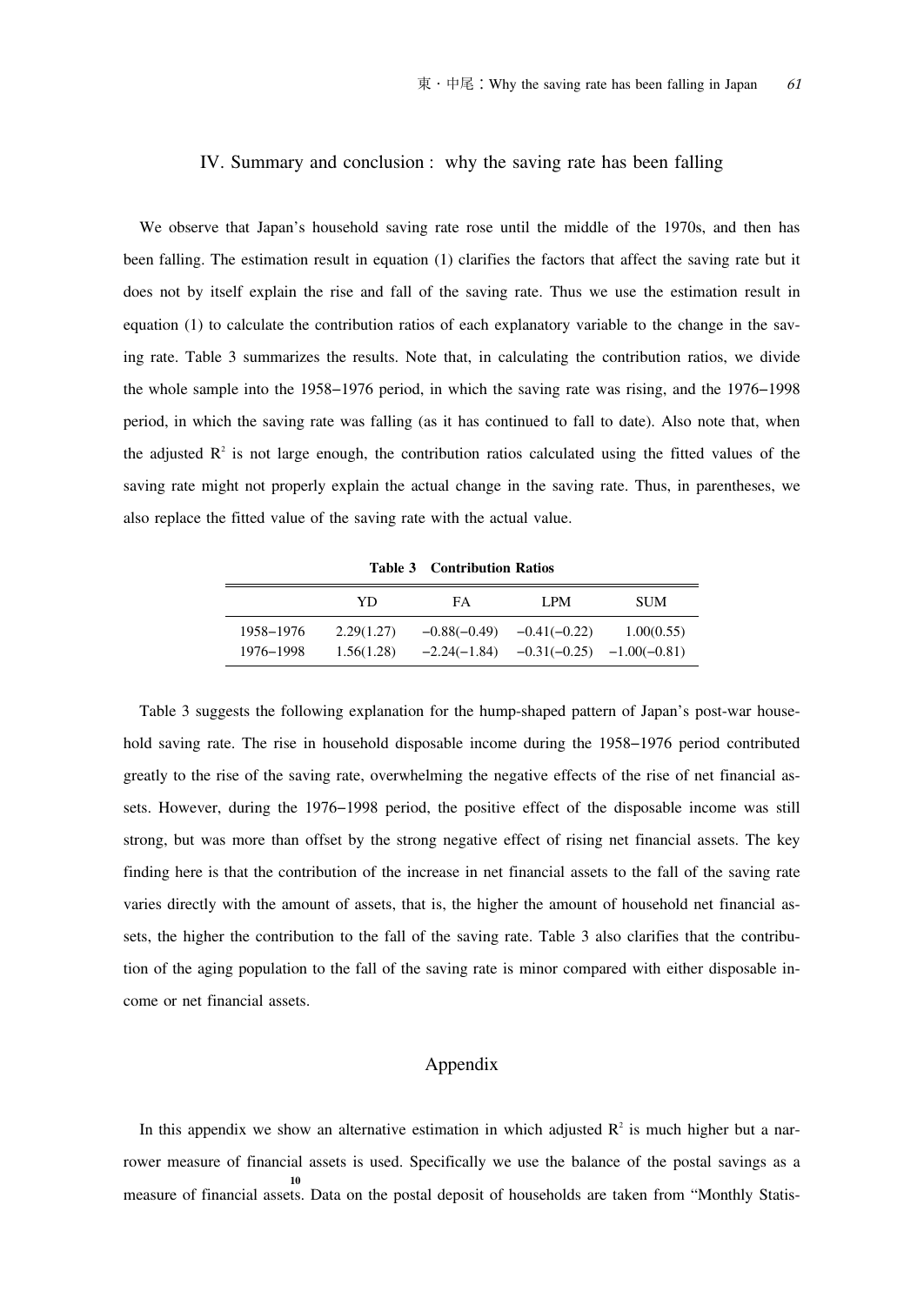tics on Postal Services" compiled by Ministry of Posts and Telecommunications.

In this estimation we consider two more explanatory variables : an unemployment rate and a real interest rate. We consider an unemployment rate as a proxy for liquidity constraints in an aggregate consumption function. A high unemployment rate decreases the chance of getting new jobs with **11** higher wages and increases the possibility of being fired. Since both of these effects result in a lower expected future income, people would increase their saving for future consumption. If this channel is **12** not negligible, then an increasing unemployment rate after the collapse of the bubble economy has had an adverse effect on the downward trend of the saving rate. As for a real interest rate, an intertemporal choice of a rational consumer between consumption and saving as well as the Life Cycle hypothesis implies that the effect of the real interest rate on the saving rate depends on the magnitude of both income effects and substitution effects.

As for data, unemployment rate (U) is defined as the ratio of totally unemployed persons to the labor force. The data on both the ratio of non-working male persons to total male population with age larger than 15 and the ratio of totally unemployed persons to the labor force are taken from "Monthly Report on the Labor Force Survey" by the Statistic Bureau, Management and Coordination Agency. Real interest rate (R) is defined as nominal interest rate minus inflation rate. The provisional dividend rate of loan trust (5 years) is used as the nominal interest rate and is taken from "Economic Statistics Annual." The inflation rate is measured as the rate of change in the price deflator for private final consumption expenditure.

We use calendar year data for the 1957−1997 periods. The results of unit root tests are reported in

| (A) Level             |                                                                                                          |          |          |            |          |          |  |  |  |  |
|-----------------------|----------------------------------------------------------------------------------------------------------|----------|----------|------------|----------|----------|--|--|--|--|
|                       | <b>SHR</b>                                                                                               | YD       | PS       | <b>LPM</b> | U        | R        |  |  |  |  |
| Wtd. Sym.             | $-1.06$                                                                                                  | $-1.12$  | 1.43     | $-1.37$    | $-2.47$  | $-1.87$  |  |  |  |  |
|                       | (0.96)                                                                                                   | (0.96)   | (0.99)   | (0.92)     | (0.30)   | (0.73)   |  |  |  |  |
| Dickey-F              | $-1.58$                                                                                                  | $-2.27$  | $-0.01$  | $-2.82$    | $-3.07$  | $-2.36$  |  |  |  |  |
|                       | (0.79)                                                                                                   | (0.44)   | (0.99)   | (0.18)     | (0.11)   | (0.39)   |  |  |  |  |
| Phillips              | $-4.18$                                                                                                  | $-6.20$  | 0.16     | $-6.79$    | $-8.19$  | $-13.49$ |  |  |  |  |
|                       | (0.87)                                                                                                   | (0.72)   | (0.99)   | (0.68)     | (0.56)   | (0.24)   |  |  |  |  |
| (B) First Differences |                                                                                                          |          |          |            |          |          |  |  |  |  |
|                       | $\triangle$ SHR<br>$\triangle$ YD<br>$\triangle$ LPM<br>$\triangle U$<br>$\triangle$ R<br>$\triangle PS$ |          |          |            |          |          |  |  |  |  |
| Wtd. Sym.             | $-3.12$                                                                                                  | $-2.82$  | $-3.56$  | $-3.57$    | $-3.14$  | $-4.15$  |  |  |  |  |
|                       | (0.05)                                                                                                   | (0.13)   | (0.01)   | (0.01)     | (0.05)   | (0.00)   |  |  |  |  |
| Dickey-F              | $-2.85$                                                                                                  | $-3.80$  | $-3.24$  | $-3.60$    | $-3.04$  | $-3.86$  |  |  |  |  |
|                       | (0.17)                                                                                                   | (0.01)   | (0.07)   | (0.02)     | (0.11)   | (0.01)   |  |  |  |  |
| Phillips              | $-38.31$                                                                                                 | $-15.24$ | $-37.22$ | $-22.42$   | $-24.60$ | $-42.43$ |  |  |  |  |
|                       | (0.00)                                                                                                   | (0.17)   | (0.00)   | (0.04)     | (0.02)   | (0.00)   |  |  |  |  |

**Table A 1 Tau-Values in the Unit Root Tests (A) Level**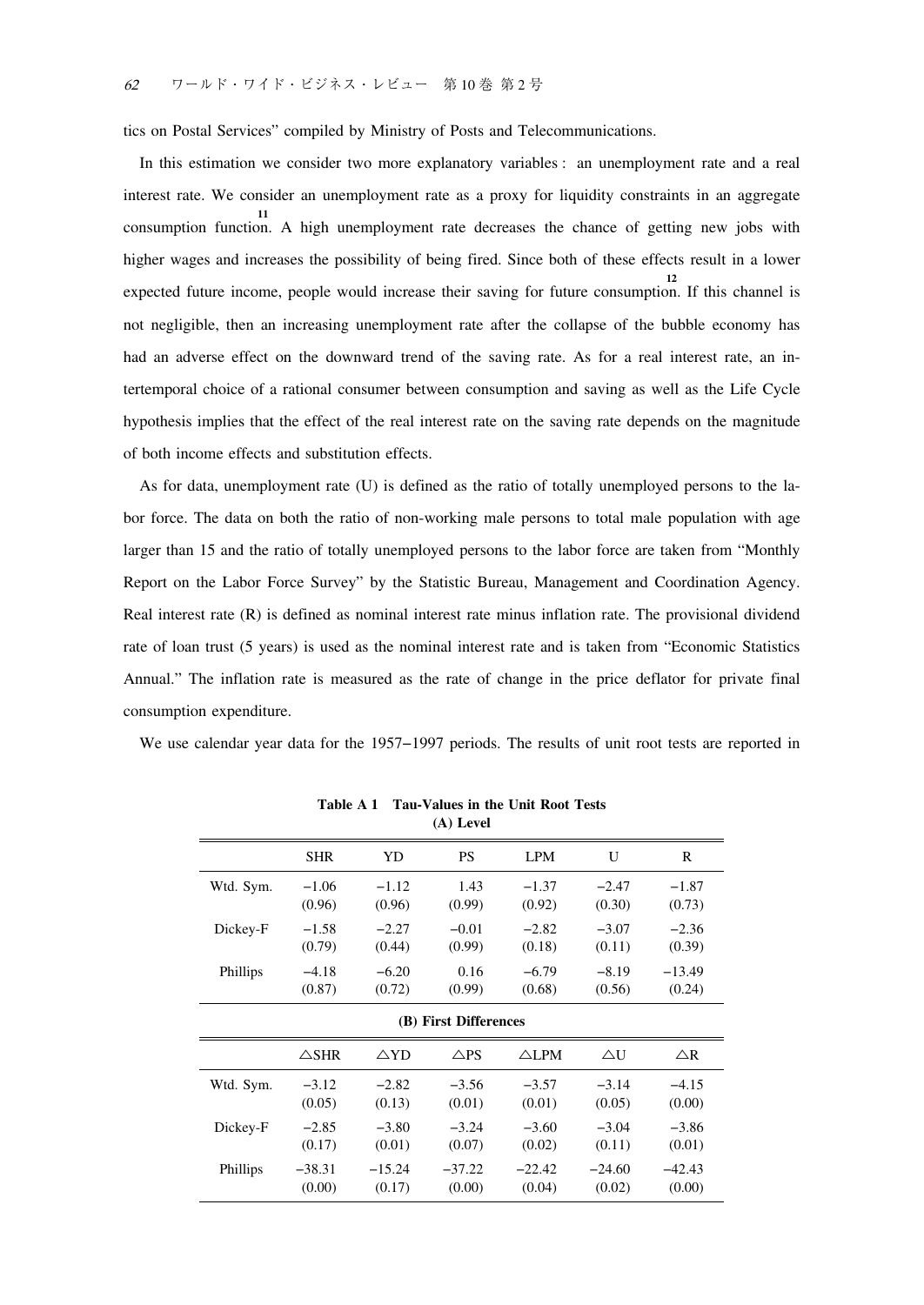table A 1, which shows that all variables are  $I(1)$ .

An alternative estimation to equation (1) is as follows.

(A 1) SHR = 
$$
-34.50 + 0.79 \text{ YD} - 0.12 \text{ PS} + 0.49 \text{ LPM} + 2.39 \text{ U} - 0.36 \text{ R},
$$
  
\n $(-1.65) (7.46) (-11.09) (2.01) (4.26) (-4.83)$   
\nAdjusted R<sup>2</sup>=0.875, and CRDW=1.17.

Table A 2 shows the trace test in the maximum likelihood procedure developed by Johansen(1988) and Johansen and Juselius(1990). In table A 2 we can safely reject the hypothesis that there is no cointegrating vector, implying that equation (A 1) represents a cointegrating vector.

**Table A 2 Johansen's Maximum Likelihood Trace Test**

| <b>Hypothesis</b> | $r = 0$ | $r \leq 1$ | $r \leq 2$ | $r \leq 3$ | $r \leq 4$ | r≤5    |
|-------------------|---------|------------|------------|------------|------------|--------|
| Trace             | 110.02  | 63.85      | 39.65      | 16.23      | 5.26       | 0.03   |
| P-value           | (0.02)  | (0.35)     | (0.48)     | (0.83)     | (0.82)     | (0.62) |

Table A 3 shows the contribution ratios of each explanatory variable to the change in the saving rate. These results are consistent with our main results summarized in section IV.

| TUME ITO CONTRIMENTE INTER |              |                    |                    |              |                 |                 |  |
|----------------------------|--------------|--------------------|--------------------|--------------|-----------------|-----------------|--|
|                            | YD           | PS                 | LPM                | U            | R               | <b>SUM</b>      |  |
| 1958–1976<br>1976-1997     | 1.40<br>1.03 | $-0.59$<br>$-2.12$ | $-0.22$<br>$-0.16$ | 0.00<br>0.33 | 0.41<br>$-0.07$ | 1.00<br>$-1.00$ |  |

**Table A 3 Contribution Ratios**

An estimation of an error correction model is shown in equation (A 2). Since the residual term is statistically significant, negative, and larger than −1, the equation (A 1) is likely to be a valid cointegrating vector.

$$
(A 2) \triangle SHR_{i} = -0.26 \triangle SHR_{i-3} + 0.49 \triangle SHR_{i+4} + 1.40 \triangle YD_{i-3} - 1.55 \triangle YD_{i+4}
$$
  
\n
$$
(-2.42) \qquad (4.35) \qquad (3.73) \qquad (-3.36)
$$
  
\n
$$
-0.053 \triangle W_{i+4} + 1.42 \triangle LPM - 1.54 \triangle LPM_{i-1} + 1.46 \triangle LPM_{i-3} - 1.50 \triangle LPM_{i+4}
$$
  
\n
$$
(-1.88) \qquad (4.52) \qquad (-4.79) \qquad (3.81) \qquad (-3.91)
$$
  
\n
$$
+ 3.09 \triangle U + 1.80 \triangle U_{i-3} - 1.80 \triangle U_{i-4} - 0.26 \triangle R - 0.26 \triangle R_{i-3} - 0.64 \text{ RES}_{i-1},
$$
  
\n
$$
(3.95) \qquad (3.39) \qquad (-3.34) \qquad (-5.96) \qquad (-4.63) \qquad (-4.23)
$$
  
\n
$$
R^{2} = 0.88, \text{ and adjusted } R^{2} = 0.80.
$$

### **ACKNOWLEDGMENT**

We are grateful to Charles Horioka for valuable comments on earlier drafts. We also benefited from discussions with conference participants in the spring 2004 meetings of the Japanese Economic Association. We also ac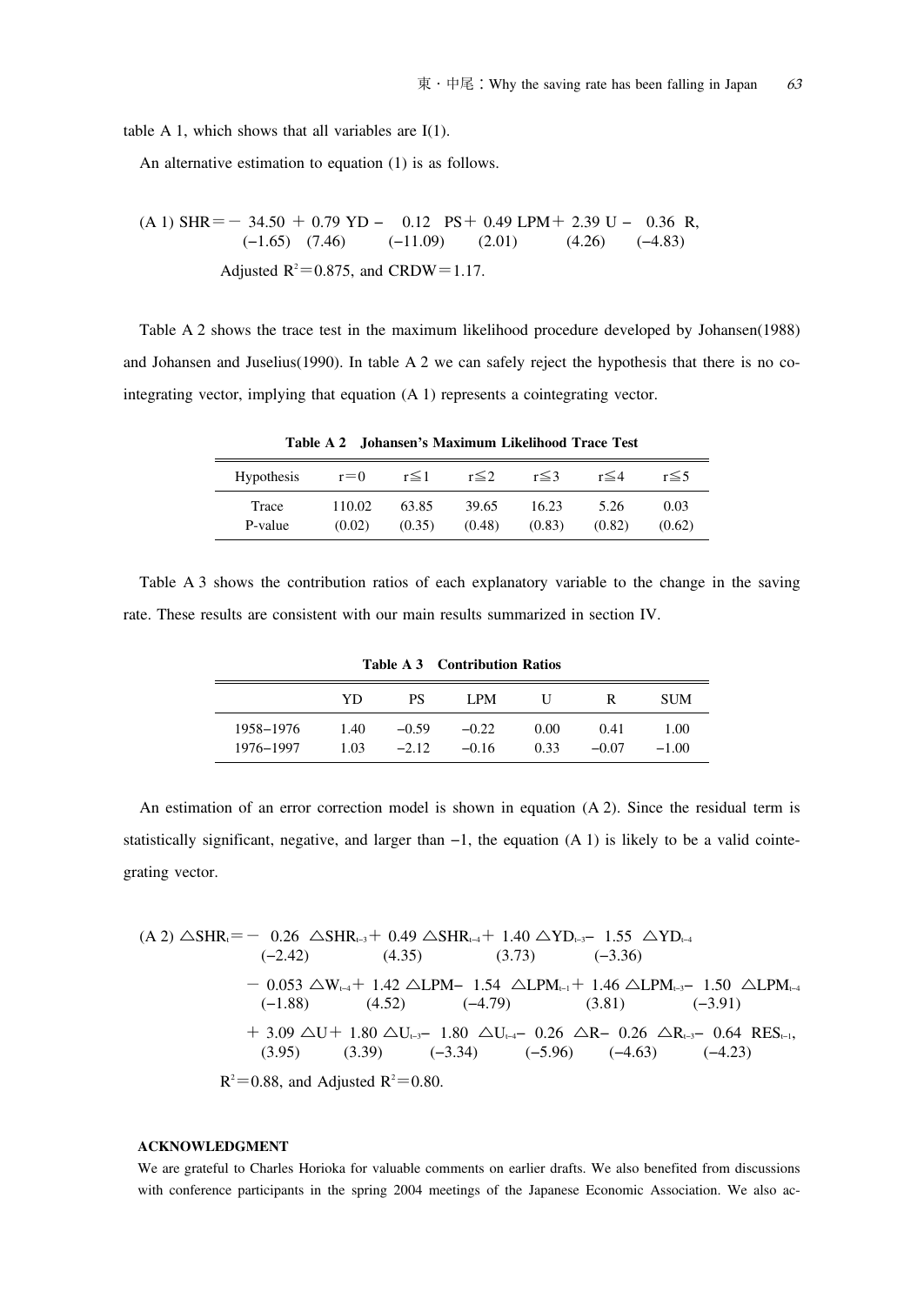knowledge financial support from the "Academic Frontier" Project, 2004−2008, by Japan's Ministry of Education, Culture, Sports, Science and Technology (MEXT) and from a special research grant for the promotion of the advancement of education and research in graduate schools provided in 2004 by MEXT and the Promotion and Mutual Aid Corporation for Private Schools of Japan.

#### **Notes**

- 1 Adjusting to a number of conceptual differences and deficiencies in Japan's National Accounts data, we observe a substantial reduction of Japan's household saving rate. Even so Japan's household saving rate is relatively higher than the comparable U.S. saving rate. This result obtains however the aggregate saving rate is defined. See Hayashi(1986, 1997) for detail.
- 2 In appendix we also consider an unemployment rate and a real interest rate. There are many other factors that might explain the behavior of Japan's aggregate household saving rate. Cigno and Rosati(1997), for example, finds that, for a given number of people covered, an increase in the average pension level reduces saving in Japan. See Horioka(1992) for a theoretical discussion of a variety of factors that may influence on the downward trend of Japan's household saving rate.
- 3 We use household disposable income as an income measure. In lieu of household disposable income, household labor income might be preferable if household total wealth is included as a separate explanatory variable. It is because household disposable income includes capital income accruing to household total wealth. Horioka(1996) uses both measures and obtains qualitatively similar results on household consumption function.
- 4 The data on Japan's household saving rate is also available from "household surveys." The consistency of the data between "National Income Accounts" and "household surveys", however, is still an ongoing issue. See, for example, Hayashi(1992) for more discussion.
- 5 Alternatives to the ratio of non-working population such as the sum of the population under the age of 20 and over the age of 60, which we call the number of population not in labor force, or such as the population over the age of 60, which we call an aging population, are not I(1) variables. Using the data from 1960 to 1997, however, we show that the correlation between LPM and the number of population not in labor force is −0.94. The correlation between LPM and an aging population is −0.90. Besides, if the data on female workers are included in LPM, the correlations fall to −0.73 and −0.65 respectively. In Japan there is a substantial fraction of female workers who work as part-timers and thus we conjecture that the labor force participation rate of female workers has not been stable.
- 6 For the detail of the Granger representation theorem see Engle and Granger(1987).
- 7 As shown by Salmon(1982) and Nickell(1985), the error correction model can be derived from the intertemporal optimization behavior of consumers if we assume the existence of adjustment costs and/or imperfect information.
- 8 If the long-run relationship in equation (1) represents a valid cointegrating vector, then RES<sub>t−1</sub> shows what proportion of the disequilibrium in household saving rate is corrected in the next period.
- 9 The general form of the error correction model, when four lags of each explanatory variable are taken from equation(1), is

 $\triangle\text{SHR}_{\cdot}=\Sigma_{i=1}\beta_i\triangle\text{SHR}_{\cdot\text{-i}}+\Sigma_{i=0}\alpha_{1i}\triangle\text{YD}_{\cdot\text{-i}}+\Sigma_{i=0}\alpha_{2i}\triangle\text{FA}_{\cdot\text{-i}}+\Sigma_{i=0}\alpha_{3i}\triangle\text{LPM}_{\cdot\text{-i}}+\gamma\text{RES}_{\cdot\text{-i}}.$ 

- 10 From 1964 to 1998, the data for personally held total financial assets including postal savings are available from the stock data in Flow of Funds Accounts Based on 68 SNA compiled by the Bank of Japan. Using these data we show that the correlation between postal savings and total financial assets including postal savings is 0.99. This result implies that, during this period, postal savings are good proxy for total financial assets held by household.
- 11 See Flavin(1985) and Craigwell and Rock(1995) for the related empirical analyses.
- 12 A higher unemployment rate not only lowers the expected future income but also raises the variance of the future income. Hence a higher unemployment rate may increase the saving rate by precautionary saving motive.